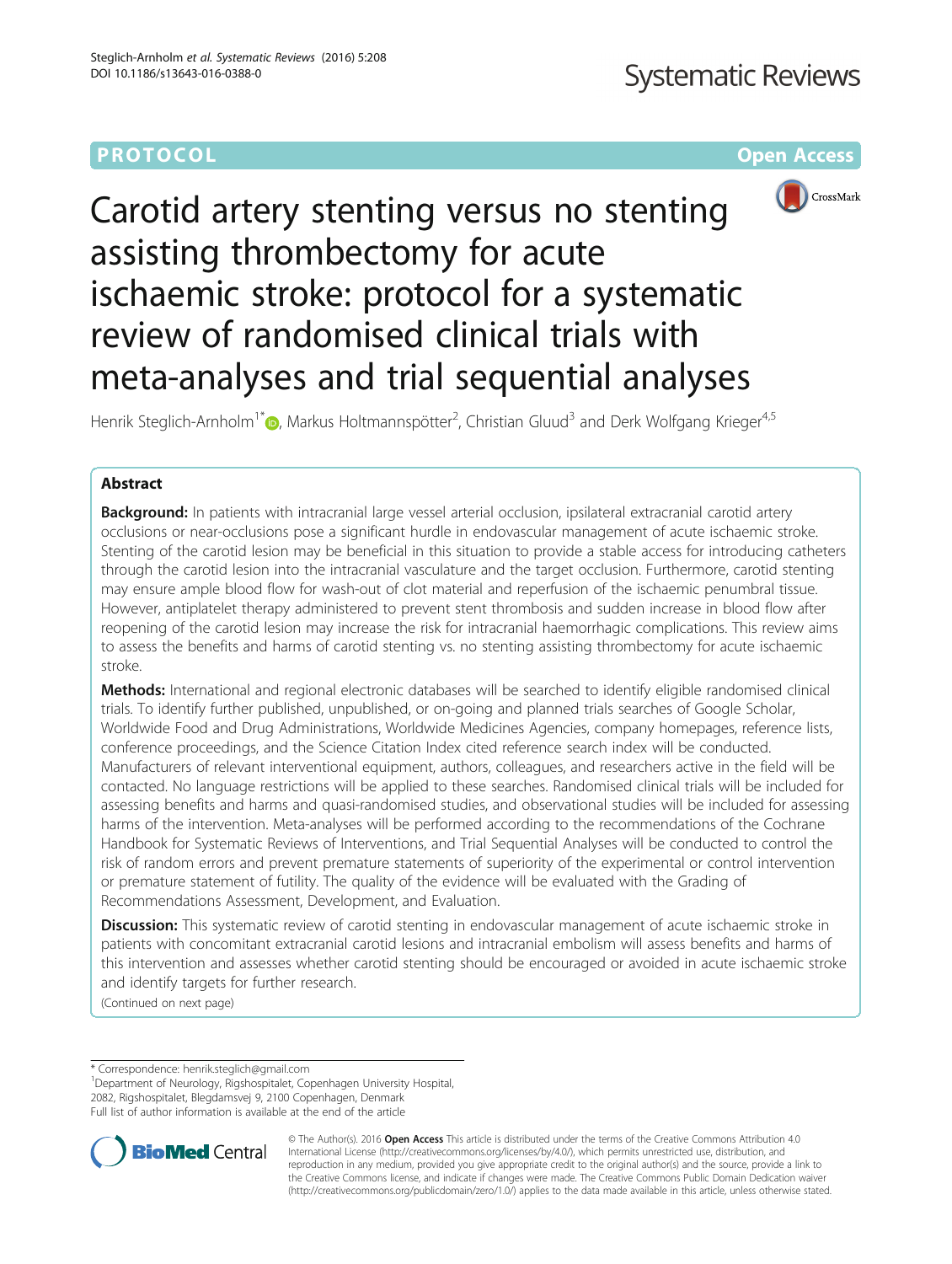(Continued from previous page)

**Systematic review registration: PROSPERO [CRD42016033346](http://www.crd.york.ac.uk/PROSPERO/display_record.asp?ID=CRD42016033346)** 

**Keywords:** Stroke, Thrombectomy, Acute, Carotid, Carotid occlusion, Stenting

## Background

#### Description of the condition

Acute ischaemic stroke is the leading cause of acquired long-term disability and the fourth most common cause of death [\[1](#page-8-0)]. The severity of acute ischaemic stroke varies from minor focal neurological deficits over life-threatening hemispheric syndromes to death. Due to the high oxygen requirement of the brain tissue, expeditious management is crucial for reversal of ischaemia and successful salvage of the tissue at risk [[2\]](#page-8-0). Large intracranial emboli cause severe ischaemic stroke with poor outcome and poor response to medical therapy alone due to the large clot burden [\[3](#page-8-0), [4](#page-8-0)]. A particular harmful configuration of large vessel occlusions is the carotid artery occlusion or near-occlusion in combination with intracranial embolism. This configuration is suggested to be the cause of acute ischaemic stroke in up to 20 to 30% of patients with large vessel occlusions [\[5](#page-8-0)–[8](#page-8-0)]. The carotid occlusion or near-occlusion is caused by an arterial dissection or atherosclerotic plaque. It releases an often large clot into the intracranial vasculature causing severe stroke symptoms. Usually, carotid occlusions or near-occlusions can be compensated haemodynamically via the circle of Willis [[9\]](#page-8-0), but not in the case of an embolus lodged in the middle cerebral artery [\[10](#page-8-0)].

Administration of intravenous recombinant tissue plasminogen activator (iv-rtPA) is currently the recommended first-line treatment for acute ischaemic stroke if it can be administered within 4.5 h of symptom onset [[11, 12\]](#page-8-0). However, in patients suffering moderate to severe stroke from acute large vessel occlusions, iv-rtPA is often ineffective [\[4](#page-8-0), [13\]](#page-8-0). Cohort studies suggest that iv-rtPA administration alone only leads to clinical improvement in 20 to 30% of patients with concomitant extracranial carotid and intracranial occlusions [[13](#page-8-0)–[16\]](#page-8-0). Carotid endarterectomy is not the preferred option, since surgery would only address the extracranial carotid lesion without access to the intracranial occlusion. Furthermore, open surgery is relatively contraindicated with recent iv-rtPA administration, as open surgery has a high complication rate in the very urgent phase of acute stroke [[17\]](#page-8-0), and is not advocated to repair carotid dissections [\[18](#page-8-0)].

Endovascular therapy with mechanical thrombectomy or intra-arterial thrombolysis of large intracranial occlusions have long been considered a possible adjuvant to

medical therapy although initial randomised controlled trials failed to reveal clear benefits [[19](#page-8-0)–[21](#page-8-0)]. However, in the past year, five randomised controlled trials have shown superior outcomes of endovascular therapy compared with medical therapy alone [\[7](#page-8-0), [8, 22](#page-8-0)–[25\]](#page-9-0). This leads to thrombectomy of large intracranial occlusions being recommended in the American Heart Association guidelines for acute ischaemic stroke therapy with the highest evidence (class I, level of evidence A) [\[26](#page-9-0)]. The primary target of endovascular therapy in patients with carotid lesions and concomitant intracranial embolism is removal of the intracranial clot material. Endovascular therapy has the advantage of being able to access the intracranial thrombus either directly through the ipsilateral carotid lesion or indirectly via collateral vessels [\[27](#page-9-0)]. The indirect access via contralateral vessels is technically challenging and depends on favourable anatomy of the circle of Willis. The direct access is more straightforward but bares the risks with penetrating the wire through a carotid occlusion or near-occlusion unable to predict passage within the true lumen resulting in dissection of the vessel wall as well as dislodgement of thrombotic material distal to the carotid lesion.

#### Description of the intervention

The concerns of the direct access approach in endovascular management of acute ischaemic stroke can to some extent be compensated by carotid stent-assisted angioplasty [[28\]](#page-9-0). A carotid stent can easily be provided through the catheters used for mechanical thrombectomy [[10](#page-8-0), [29](#page-9-0)–[36](#page-9-0)]. However, introduction into the carotid lesion may pose an obstacle if the carotid artery is occluded or severely stenotic. In this case, the carotid lesion may need to be balloon pre-dilated with a balloon catheter to ensure adequate lumen for traversal of the stent through the carotid lesion [[10,](#page-8-0) [29](#page-9-0)–[36\]](#page-9-0). Carotid stents are mostly self-expanding which means they expand to a pre-specified diameter when subjected to the heat inside a vessel. However, some carotid lesions are so dense that the carotid stent needs balloon postdilatation to ensure adequate lumen inside and flow through the stent.

To prevent in-stent thrombosis, antithrombotic therapy is needed. To our knowledge, no guideline exists on the optimal antithrombotic regimen for carotid stenting in endovascular management of acute ischaemic stroke, and patients are treated on a patient-by-patient basis [[37\]](#page-9-0). Most centres seem to favour administration of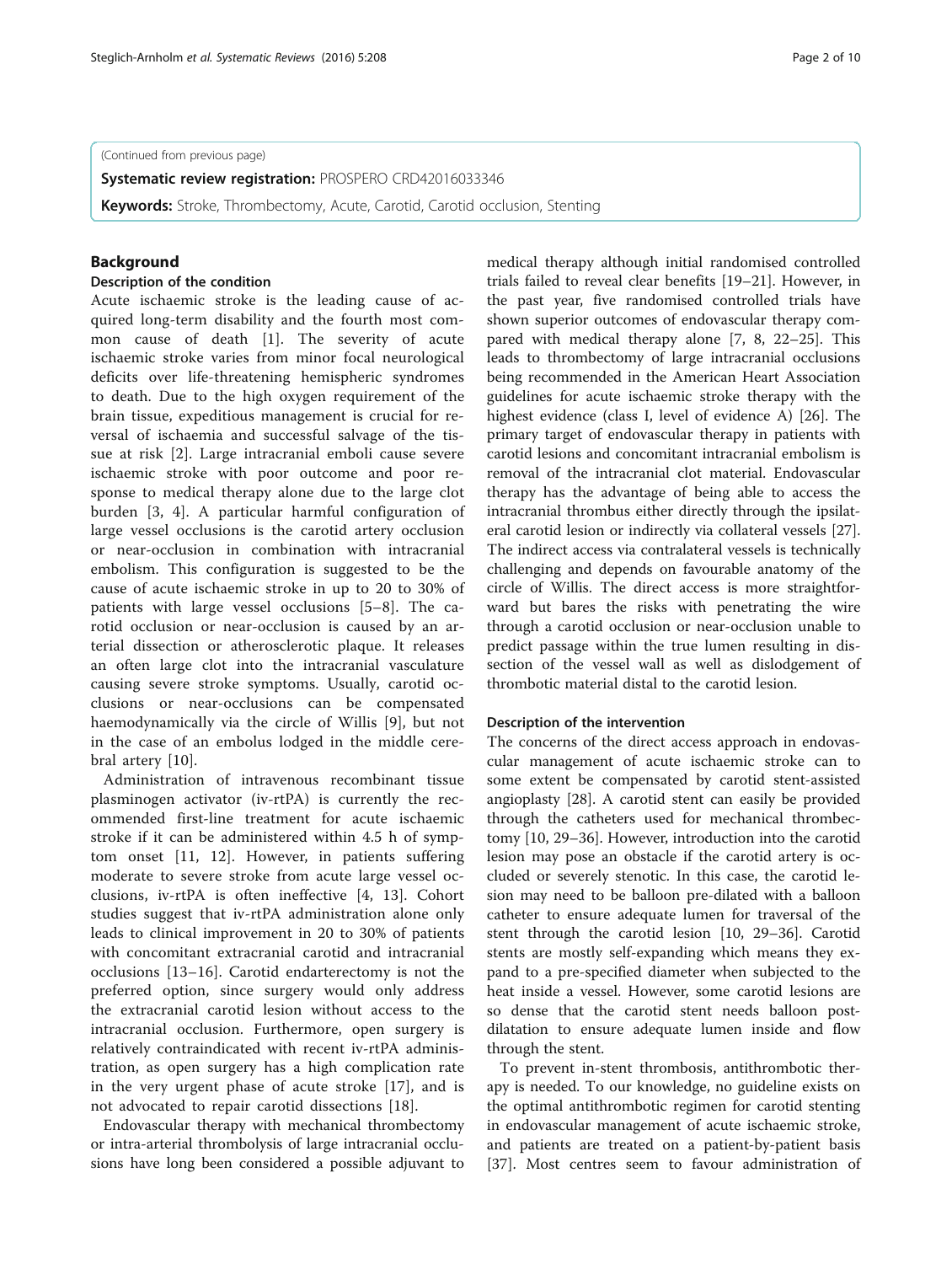mono- or dual antiplatelet therapy immediately after stent placement and continue with dual antiplatelet therapy after intracerebral haemorrhage has been excluded after the procedure [[10](#page-8-0), [29](#page-9-0), [33](#page-9-0), [35](#page-9-0), [36\]](#page-9-0).

#### How the intervention might work

Carotid stenting may be beneficial in acute ischaemic stroke treatment because deployment of a stent with or without angioplasty establishes immediate patency of the carotid lesion preventing vessel recoil and secures continuous catheter access to the intracranial vessels. It stabilises and protects the endothelium preventing iatrogenic dissection of the vessel wall. Furthermore, acute stenting ensures ample blood flow to the intracranial vasculature, especially in case of contralateral carotid lesions or unfavourable anatomy of the circle of Willis, and may assist intracranial recanalisation [\[37](#page-9-0)]. Other advantages of acute carotid stenting include acute prevention of recurrent thrombus formation and embolism from the carotid lesion, which is suggested to occur in up to 16% of patients within 24 h [[38](#page-9-0)], and avoidance of a subacute procedure to prevent recurrent ischaemic events [[17](#page-8-0), [39](#page-9-0)].

Carotid stenting in the acute ischaemic stroke setting is, however, not without concerns. Immediate dual antiplatelet therapy already administered during the procedure is required to prevent acute stent thrombosis [\[40](#page-9-0)]. Potent aggressive antiplatelet therapy may increase the risk of haemorrhagic stroke as well as procedural bleeding complications [\[41](#page-9-0), [42](#page-9-0)]—especially following recent iv-rtPA administration [[43\]](#page-9-0). Furthermore, increased cerebral blood flow, seen in patients with recanalisation of chronic carotid occlusions or near-occlusions, may induce the cerebral hyper-perfusion syndrome and risk intracerebral haemorrhage [[44](#page-9-0)]. Finally, if met with difficulties, preparatory carotid stenting may delay intracranial revascularisation [[32, 33\]](#page-9-0).

#### Why it is important to do this review?

To our knowledge, only observational studies have assessed this important topic [\[37](#page-9-0)]. All of these patient series seem to report reasonable benefits and safety [[10,](#page-8-0) [29](#page-9-0)–[36\]](#page-9-0). A systematic review will provide a thorough assessment of the evidence for this intervention. Because of the before mentioned risks of carotid stenting in acute ischaemic stroke, this review is important to assess whether carotid stenting in endovascular therapy is beneficial and safe or whether carotid stenting should be avoided in the acute ischaemic stroke setting whenever possible.

#### **Objectives**

The aims of this study are to assess the benefits and harms of acute extracranial carotid artery stenting versus no stenting in patients with acute ischaemic stroke caused by an extracranial carotid occlusion or nearocclusion in association with thrombectomy for concomitant intracranial embolism.

## **Methods**

## Study registration

This protocol follows the Preferred Reporting Items for Systematic Reviews and Meta-Analyses Protocol 2015 (PRISMA-P, Additional file [1](#page-7-0)) and is registered on PROSPERO with CRD42016033346.

## Criteria for considering studies for this review Types of studies

This review will include randomised clinical trials for assessments of benefits and harms and quasi-randomised studies and observational studies for assessments of harms of the intervention.

#### Types of participants

Participants will be adults ( $\geq$ 18 years) with acute ischaemic stroke caused by a carotid artery occlusion or nearocclusion with concomitant ipsilateral embolism to a major intracranial vessel. Intracranial and extracranial occlusions or near-occlusions need to be identified on CT angiography, MR angiography, or duplex sonography and confirmed on digital subtraction angiography. Participants need to be treated within 6 h of symptom onset.

#### Types of interventions

The experimental group will be patients who were randomised to undergo extracranial carotid stenting within the same procedure as the intracranial thrombectomy. Carotid stenting may be performed before or after intracranial thrombectomy using any endovascular stent device.

The comparison group will be patients who were randomised to avoid carotid stent deployment. The comparison group may undergo carotid angioplasty without stenting, patent artery occlusion of the carotid artery after successful thrombectomy, or no carotid intervention within the same procedure as intracranial thrombectomy.

Co-interventions will be allowed if they are used equally in both the intervention and comparison groups. However, co-interventions (such as pre- or post-dilatation of the carotid artery to facilitate stent deployment) that are generally regarded as a prerequisite for the intervention are accepted as an integrated part of the experimental intervention. Antiplatelet therapy is administered within the endovascular procedure following stent deployment in most patients of the intervention group while this is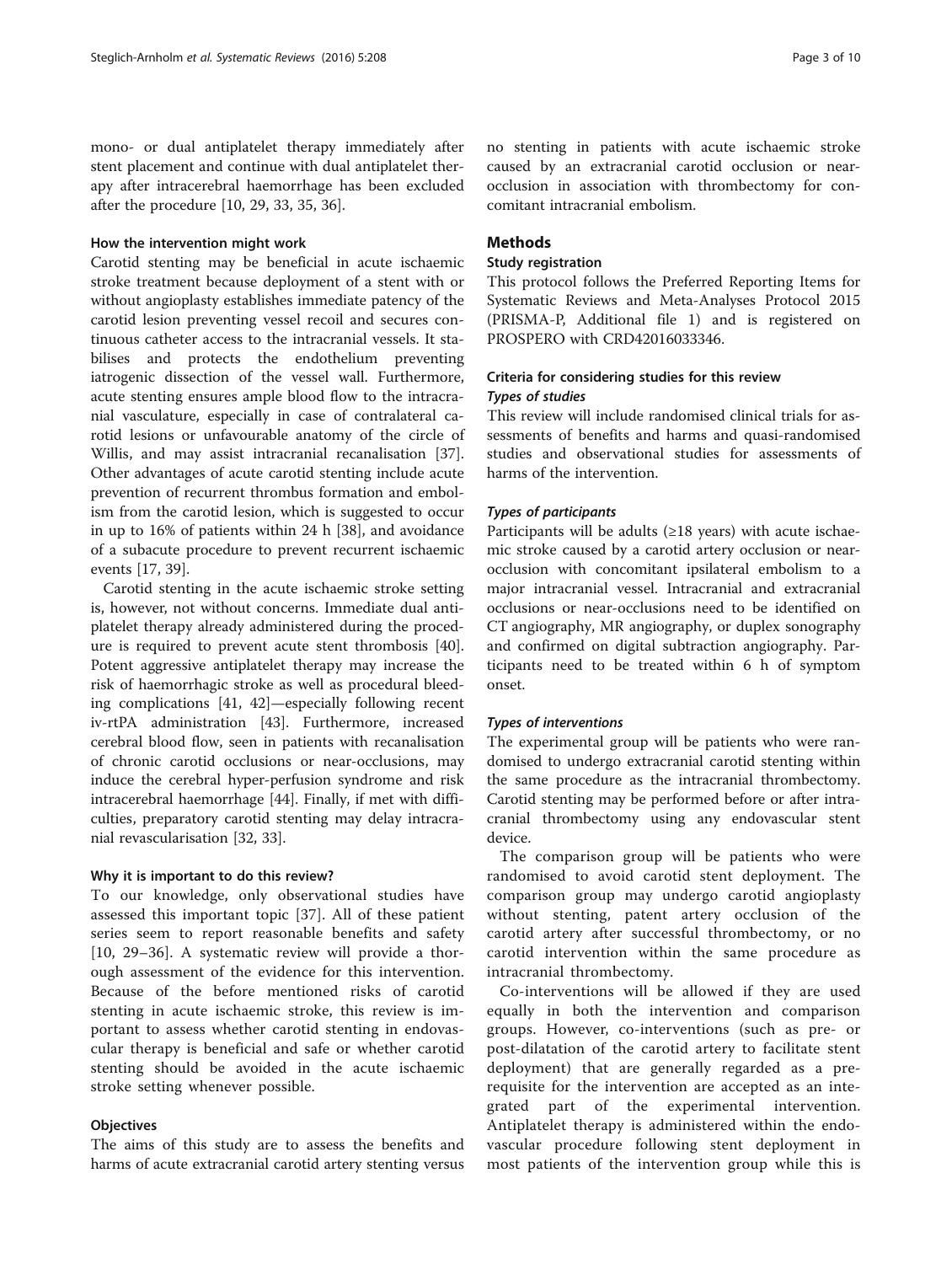not the case for the comparison group and patients with successful carotid stenting have tightly controlled and treated mean arterial blood pressure typically not exceeding 100 mmHg after the procedure. These co-interventions will be allowed as an integrated part of the experimental intervention although they are not used equal in both groups of a trial.

### Types of outcome measures

Outcomes will be assessed after 3 months (primary outcome time point) and at maximal follow-up.

#### Primary outcomes

- All-cause mortality
- Dependent clinical appearance measured as a score on the modified Rankin Scale of 3 or more
- Serious adverse events defined as any untoward medical occurrence that is life threatening, results in death or persistent or significant disability, or any other event that may have jeopardised the participant or require intervention to prevent it [\[45](#page-9-0)]

#### Secondary outcomes

- Quality of life
- Non-serious adverse events

### Exploratory outcomes

- Haemorrhagic complications (symptomatic/ asymptomatic)
- Periprocedural embolic events into new territory
- Recurrent ipsilateral ischaemic stroke during follow-up

## Search methods for identification of studies Electronic searches

The searches will be performed in cooperation with a Trials Search Coordinator from the Copenhagen Trial Unit and will include the following electronic databases:

- Cochrane Central Register of Controlled Trials ([http://www.thecochranelibrary.com/view/0/](http://www.thecochranelibrary.com/view/0/index.html) [index.html\)](http://www.thecochranelibrary.com/view/0/index.html)
- PubMed ([http://www.ncbi.nlm.nih.gov/pubmed\)](http://www.ncbi.nlm.nih.gov/pubmed)
- Embase [\(http://www.embase.com\)](http://www.embase.com/)
- Stroke Trials Directory ([www.strokecenter.org/trials](http://www.strokecenter.org/trials))
- Clinicaltrials.gov [\(www.clinicaltrials.gov\)](http://www.clinicaltrials.gov/)
- Current controlled trials [\(www.controlled-trials.com](http://www.controlled-trials.com/))
- World Health Organisation's International Clinical Trials Registry Platform ([http://apps.who.int/](http://apps.who.int/trialsearch/Default.aspx) [trialsearch/Default.aspx\)](http://apps.who.int/trialsearch/Default.aspx)

## Regional databases

- African Index Medicus ([http://](http://indexmedicus.afro.who.int/) [indexmedicus.afro.who.int/\)](http://indexmedicus.afro.who.int/)
- Australasian Medical Index ([http://www.nla.gov.au/](http://www.nla.gov.au/australasian-medical-index) [australasian-medical-index,](http://www.nla.gov.au/australasian-medical-index) [http://](http://www.informit.com.au/health.html) [www.informit.com.au/health.html\)](http://www.informit.com.au/health.html)
- Chinese Biomedical Literature Database (CBM) (in Chinese) ([http://www.imicams.ac.cn/\)](http://www.imicams.ac.cn/)
- Index Medicus for the Eastern Mediterranean Region [\(http://www.emro.who.int/his/vhsl/\)](http://www.emro.who.int/his/vhsl/)
- PASCAL [\(https://www.ebscohost.com/academic/](https://www.ebscohost.com/academic/pascal) [pascal\)](https://www.ebscohost.com/academic/pascal)
- IndMED ([http://indmed.nic.in/\)](http://indmed.nic.in/)
- KoreaMed ([http://www.koreamed.org/](http://www.koreamed.org/SearchBasic.php) [SearchBasic.php\)](http://www.koreamed.org/SearchBasic.php)
- LILACS [\(http://lilacs.bvsalud.org/en/](http://lilacs.bvsalud.org/en/))
- Index Medicus for the South-East Asia Region (<http://imsear.hellis.org/>)
- Panteleimon ([http://www.panteleimon.org/](http://www.panteleimon.org/maine.php3) [maine.php3\)](http://www.panteleimon.org/maine.php3)
- Western Pacific Region Index Medicus [\(http://](http://www.wprim.org/) [www.wprim.org/](http://www.wprim.org/))

The initial draft for the electronic database search presented in MEDLINE (Ovid SP) format:

- 1. exp Stents/
- 2. ((carotid and stent\*) or CAS).mp.
- 3. exp Thrombectomy/
- 4. (thrombectom\* or thrombolys\*).mp.
- 5. 1 or 2
- 6. 3 or 4
- 7. 5 and 6
- 8. exp Brain Ischemia/
- 9. exp Carotid Stenosis/
- 10.(stroke or isch\*emi\* or (carotid and (occlusion or nearocclusion or stenos\* or obstruct\*)) or apople\*).mp.
- 11.8 or 9 or 10
- 12.7 and 11

## Searching other resources

To identify further published, unpublished, or on-going and planned trials, the following measures will be taken:

- Search Google Scholar
- American Food and Drug Administration (FDA)
- European Medicines Agency (EMA)
- Health Canada ([http://www.hc-sc.gc.ca/index](http://www.hc-sc.gc.ca/index-eng.php)[eng.php\)](http://www.hc-sc.gc.ca/index-eng.php)
- Australian Therapeutic Goods Administration (TGA <https://www.tga.gov.au/>)
- China Food and Drug Administration (CFDA [http://](http://eng.sfda.gov.cn/) [eng.sfda.gov.cn/\)](http://eng.sfda.gov.cn/)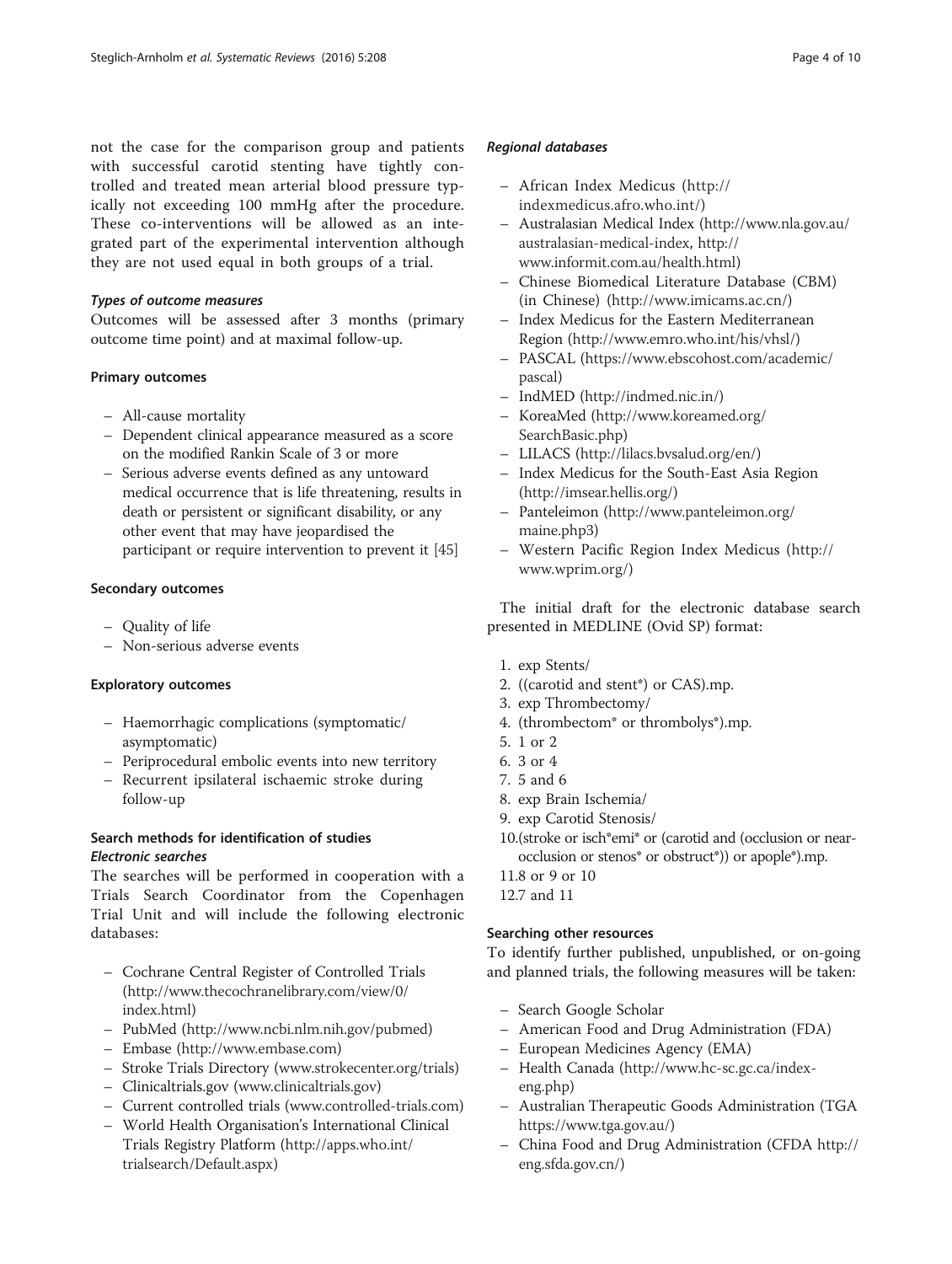- Brazilian Health Surveillance Agency (ANVISA [http://portal.anvisa.gov.br/\)](http://portal.anvisa.gov.br/)
- Mexican Federal Commission for the Protection against Sanitary Risk (COFEPRIS [http://](http://www.cofepris.gob.mx/Paginas/Idiomas/Ingles.aspx) [www.cofepris.gob.mx/Paginas/Idiomas/Ingles.aspx\)](http://www.cofepris.gob.mx/Paginas/Idiomas/Ingles.aspx)
- Argentinian National Administration of Drugs, Foodstuffs and Medical Technology (ANMAT [http://www.anmat.gov.ar/principal\\_en.asp](http://www.anmat.gov.ar/principal_en.asp))
- Columbian National Food and Drug Surveillance Institue (INVIMA <https://www.invima.gov.co/>)
- Thailand Food and Drug Administration (TFDA <http://www.fda.moph.go.th/eng/index.stm>)
- Taiwan Food and Drug Administration (TFDA [http://www.fda.gov.tw/EN/\)](http://www.fda.gov.tw/EN/)
- Singapore Health Sciences Authority (HAS [http://](http://www.hsa.gov.sg/content/hsa/en.html) [www.hsa.gov.sg/content/hsa/en.html](http://www.hsa.gov.sg/content/hsa/en.html))
- Japanese Pharmaceuticals and Medical Devices Agency (PMDA [http://www.pmda.go.jp/english/](http://www.pmda.go.jp/english/index.html) [index.html\)](http://www.pmda.go.jp/english/index.html)
- South Korea Ministry of Food and Drug Safety (MFDS <http://www.mfds.go.kr/eng/index.do>)
- Indian Central Drugs Standard Control Organisation ([http://cdsco.nic.in/forms/](http://cdsco.nic.in/forms/contentpage1.aspx?lid=1423) [contentpage1.aspx?lid=1423\)](http://cdsco.nic.in/forms/contentpage1.aspx?lid=1423)
- Home pages of companies producing devices for the interventions
- Screening reference lists of relevant trials
- Contact manufacturers of relevant interventional equipment
- Contact authors, colleagues, and researchers active in the field
- Identify and hand-search the proceedings of relevant conferences
- Use the Science Citation Index Cited Reference search for forward tracking of relevant references

No language restrictions will be applied to the searches, and translations of potentially relevant non-English language papers will be obtained.

## Data collection and analysis

## Selection of studies

Two review authors (Henrik Steglich-Arnholm and Derk W. Krieger) will independently screen titles and abstracts identified by the searches. Henrik Steglich-Arnholm will be responsible for obtaining full paper copies of eligible trials and translation into English if necessary. Henrik Steglich-Arnholm, Derk W. Krieger, and Marcus Holtmannspötter will assess the full paper copies for inclusion into the review. In case of disagreements regarding which papers to obtain full paper copies of and which trials to include a solution will be found by discussion between the review authors with Christian Gluud arbitrating.

## Data extraction and management

Two review authors (Henrik Steglich-Arnholm and Markus Holtmannspötter) will independently extract data from each eligible trial onto a standard designed data extraction form. Review authors will not be blinded to journal or institution. Disagreements will be resolved by discussion among all authors.

The following data will be extracted from included studies:

- First author
- Country of origin
- Trial design
- Inclusion and exclusion criteria
- Number of participants
- Patient characteristics
- Details of endovascular interventions used (including methods for intraarterial clot removal/lysis, antegrade or retrograde stenting approach, angioplasty before/after stent placement, stents used, etc.)
- Details of pharmacological therapy used (e.g., antiplatelet agent, dose, route of administration, intravenous or intraarterial thrombolysis, etc.)
- Follow-up period
- Primary and secondary outcomes
- Adverse events
- Diagnostic criteria used for acute ischaemic stroke (including whether MRI diffusion and perfusion mismatch, CT-angiography or CT perfusion were used to identify eligible patients)
- Co-interventions used (including type of anaesthesia)
- Anatomy of arterial occlusions
- Time interval from stroke onset to procedure start
- Time interval from stroke onset to intracranial recanalisation
- Time interval from procedure start to recanalisation
- Numbers of patients in each group with outcomes
- Patients lost to follow-up

## Assessment of risk of bias in included studies

For randomised clinical trials the following domains will be assessed for risks of bias: allocation sequence generation; allocation concealment; blinding of patients and personnel; blinding of assessors; incomplete outcome reporting; selective outcome reporting; industry bias; and other apparent biases [[46\]](#page-9-0). Domains will be assessed according to these definitions:

Allocation sequence generation

– Low risk of bias: sequence generation is achieved using computer generated random numbers or a random number table, or similar.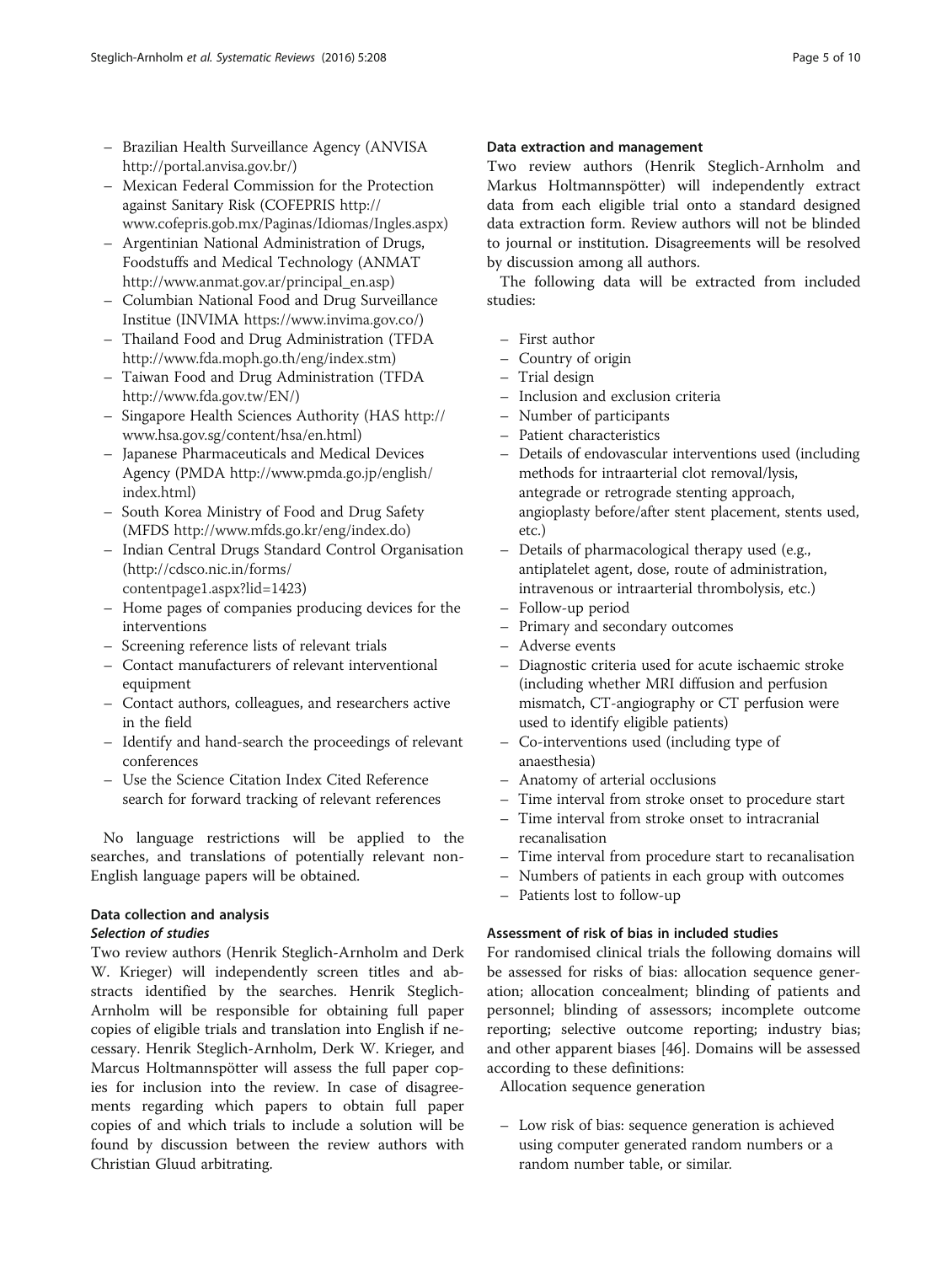- Uncertain risk of bias: the trial is described as randomised, but the method of sequence generation is not specified.
- High risk of bias: the sequence generation method is not, or may not be, random. Quasi-randomised studies, those using dates, names, or admittance numbers in order to allocate patients, are inadequate and are excluded for the assessment of benefits but not for assessing harms.

## Allocation concealment

- Low risk of bias: allocation is controlled by a central and independent randomisation unit, sequentially numbered, opaque and sealed envelopes, or similar, so that intervention allocations cannot be foreseen in advance of or during enrolment.
- Uncertain risk of bias: the trial is described as randomised but the method used to conceal the allocation is not described, so that intervention allocations may be foreseen in advance of or during enrolment.
- High risk of bias: if the allocation sequence is known to the investigators who assigned participants or if the study is quasi-randomised. Quasi-randomised studies are excluded for the assessment of benefits but not for assessing harms.

## Blinding of participants and personnel

- Low risk of bias: it is mentioned that both the participants and personnel providing the interventions were blinded, and the method of blinding is described, so that knowledge of allocation is prevented during the trial.
- Uncertain risk of bias: it is not mentioned if the trial was blinded, or the trial is described as blinded, but the method or extent of blinding is not described, so that knowledge of allocation was possible during the trial.
- High risk of bias: the trial is not blinded, so that the allocation was known during the trial.

## Blinded outcome assessment

- Low risk of bias: outcome assessment was carried out blinded for all relevant outcomes, and the method of blinding is described, so that knowledge of allocation was prevented.
- Uncertain risk of bias: blinding of outcome assessment is not described, or the outcome assessment is described as blinded, but the method of blinding is not described, so that knowledge of allocation was possible.

– High risk of bias: outcome assessment is not blinded, so that the allocation was known to outcome assessors.

## Incomplete outcome data

- Low risk of bias: the numbers and reasons for dropouts and withdrawals in all intervention groups are described, or if it is specified that there are no dropouts or withdrawals.
- Uncertain risk of bias: the report gives the impression that there have been no dropouts or withdrawals but this is not specifically stated.
- High risk of bias: the number of or reasons for dropouts and withdrawals are not described.

## Selective outcome reporting

- Low risk of bias: pre-defined or clinically relevant and reasonably expected outcomes are reported on.
- Uncertain risk of bias: not all pre-defined or clinically relevant and reasonably expected outcomes are reported on, or are not reported on fully, or it is unclear whether data on these outcomes are recorded or not.
- High risk of bias: one or more clinically relevant and reasonably expected outcomes are not reported on; data on these outcomes are likely to have been recorded.

## Industry bias

- Low risk of bias: the trial appears to be free of industry influence that could put it at risk of bias. The trial did not receive direct financial support, products for use in the trial, or funding for conduct of trial tasks (e.g., analysis of data) from any parties that might had conflicting interest (e.g., a drug or a device manufacturer).
- Uncertain risk of bias: the trial may or may not be free of industry bias that could put it at risk of bias or did not provide financial disclosure statements.
- High risk of bias: the trial is not considered free of industry involvement.

## Other bias

- Low risk of bias: the trial appears to be free of other components that could put it at risk of bias.
- Uncertain risk of bias: the trial may or may not be free of other components that could put it at risk of bias.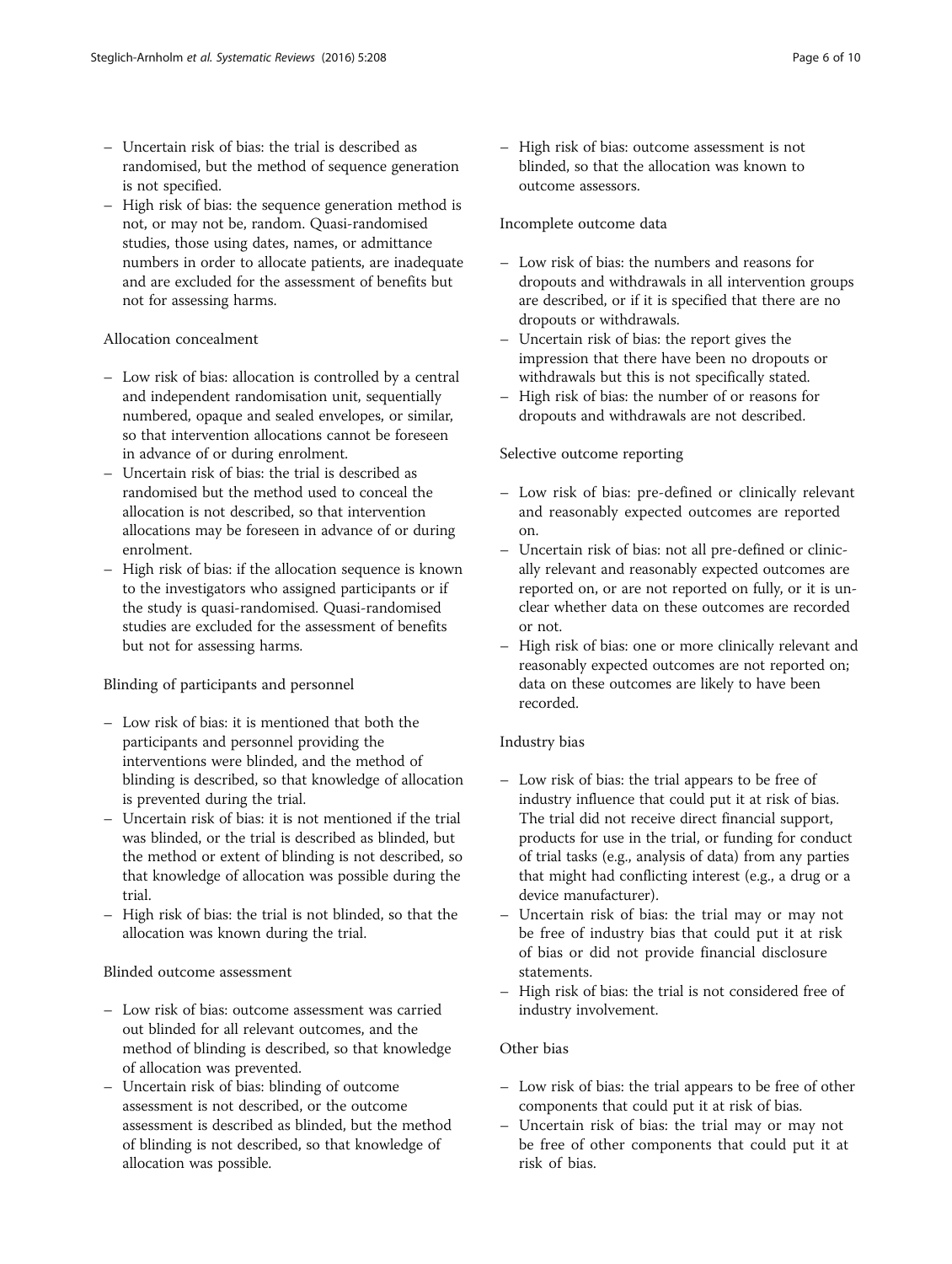– High risk of bias: there are other factors in the trial that could put it at risk of bias, e.g., authors have conducted other trials on the same topic, etc.

Trials with low risk of bias assessments in all of the above mentioned domains are considered as having low risk of bias. Trials with one or more domains that are unclear or high risk of bias will be considered trials with high risk of bias [[47\]](#page-9-0).

Observational studies will be evaluated according to the ACROBAT-NRSI tool for both cohort-type studies and case-control-type studies [[48\]](#page-9-0).

## Measures of treatment effect

Odds ratio with 95% confidence interval will be reported for dichotomous outcomes. Mean differences or standardised mean differences with 95% confidence interval will be reported for continuous outcomes.

For each trial, a table describing the types of serious adverse events reported will be presented.

#### Unit of analysis issues

#### Dealing with missing data

In the case of missing data, the authors of the original trials and studies will be contacted in attempt to obtain further details.

#### Intention-to-treat analyses

Incomplete or missing outcome data will be imputed according to extreme case scenarios [\[49](#page-9-0)]:

- 'Worst-best' case scenario—extreme case analysis favouring the experimental intervention. All the missing event-data from the experimental group, but none of the missing event-data from the control group will be imputed as a bad outcome.
- 'Best-worst' case scenario—extreme case analysis favouring the control. None missing event-data from the experimental group, but all of the missing eventdata from the control group will be imputed as a bad outcome.

## Assessment of heterogeneity

Heterogeneity will be assessed quantitatively with Cochran Q and  $I^2$  statistics as well as qualitatively. Furthermore, fixed- and random-effects models will be compared (see below).

### Assessment of reporting biases

Funnel plots will be used for assessing reporting and other types of bias. These plots will be assessed for asymmetry qualitatively. If more than 10 studies are included in the meta-analyses, funnel plots will also be assessed for asymmetry quantitatively as follows.

## Continuous outcomes with intervention effects measured as mean differences

Funnel plot asymmetry will be assessed with a linear regression approach suggested by Egger et al. [[50\]](#page-9-0). In this graphical approach, the mean difference of each study is divided by its standard error and plotted against the inverse of its standard error. Smaller studies should have larger standard errors and intercept trough (0,0). If this line does not intercept in zero, then there is a risk of a small-study effect and possible bias. Furthermore, the slope of this line will indicate the size and direction of the intervention effect.

## Dichotomous outcomes with intervention effects measured as odds ratios

For dichotomous outcome measures, the above mentioned method is not feasible for estimating a smallstudy effect because the estimates of the effect size and of the standard error are correlated.

Therefore, if there is a low between-study heterogeneity  $(\tau^2 < 0.1)$ , a modified version of the linear regression method mentioned above will be used. In this version, an efficient score is plotted against a score variance which is not correlated. These estimates are calculated from number of events and participants in the control and intervention group and the total number of participants [[51\]](#page-9-0).

On the other hand, if there is not low between-study heterogeneity ( $\tau^2 \ge 0.1$ ), an arcsine transformation of event-fractions can stabilise variances (study precision) and a heterogeneity parameter is introduced in the regression model. This allows testing for small-study effects with sufficient power even when substantial heterogeneity is present [\[52](#page-9-0)].

## Data synthesis

Meta-analyses will be performed according to the recommendations of the Cochrane Handbook for Systematic Reviews of Interventions [\[46\]](#page-9-0). For the statistical analyses, Review Manager 5.3 (Copenhagen: The Nordic Cochrane Centre, The Cochrane Collaboration, 2014), SAS software version 9.4 (SAS Institute Inc., Cary, NC, USA), and Trial Sequential Analysis version 0.9 (Copenhagen Trial Unit, Centre for Clinical Intervention Research, Rigshospitalet, Copenhagen, Denmark; [www.ctu.dk/tsa\)](http://www.ctu.dk/tsa) will be used.

#### Trial sequential analyses

Conventional meta-analysis methods usually only assess statistical significance of the intervention effect from the accrued evidence in a review and lack assessment of the amount of evidence behind these effect estimates. Such assessment is available through Trial Sequential Analysis methods. Trial Sequential Analyses will control the risk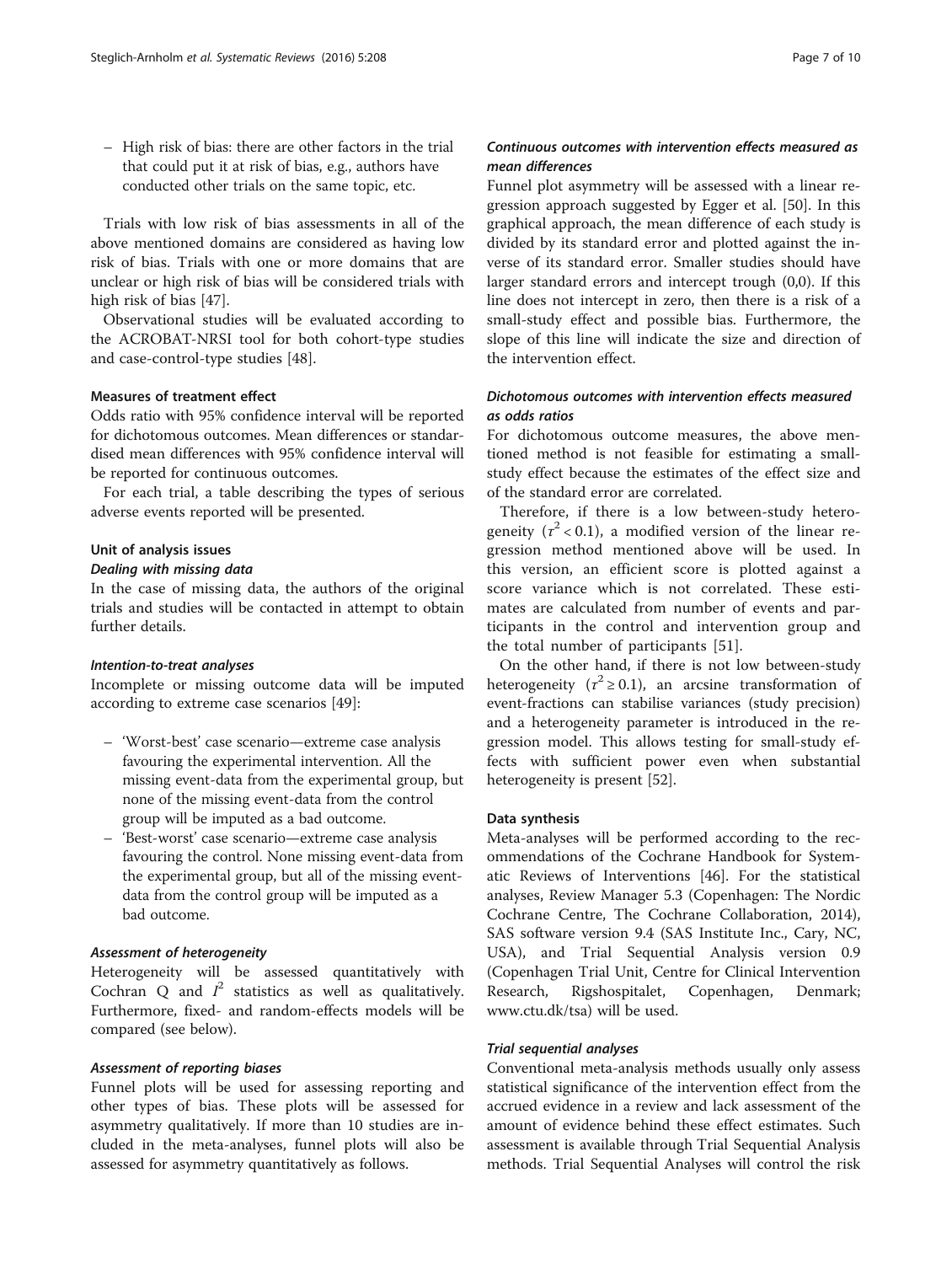<span id="page-7-0"></span>of random errors due to sparse data and potential repetitive analyses of data and prevent premature statements of superiority of the experimental or control intervention or premature statement of futility [\[53](#page-9-0), [54\]](#page-9-0). Trials will be included in the sequential analysis one by one and ultimately checked if predefined two-sided significance testing- or futility boundaries are crossed and if the diversity-adjusted required information size is reached [[55\]](#page-9-0). The diversity-adjusted required information size for dichotomous outcomes will be calculated for the primary and secondary outcomes on the basis of the proportion of outcomes in the control group, a relative risk reduction of 20% as well as the relative risk in randomised clinical trials with low risks of bias (if such trials can be identified), a type I error of 2.5%, a type II error of 20% (80% power), and the diversity of the metaanalysis [[56](#page-9-0)]. The type I error risk will be based on Jakobsen and colleagues' correction for multiplicity [\[57](#page-9-0)]. Finally, Trial Sequential Analyses will establish if sufficient studies are identified in order to make firm conclusions on the safety and efficacy of carotid artery stenting in acute ischaemic stroke.

### **Assessments**

Intervention effects will be assessed with both random-effects model meta-analyses [[58\]](#page-9-0) and fixedeffect model meta-analyses [[59\]](#page-9-0). The more conservative point estimate of the two (the estimate closest to no effect or the estimate with the widest confidence interval) will be used [\[57](#page-9-0)]. Furthermore, each of the eight steps proposed by Jakobsen and colleagues [\[57](#page-9-0)] will be addressed to validate the results from the meta-analyses.

The conclusion will primarily be based on results from trials with low risk of bias in all domains and on the primary outcomes after 3 months.

### Subgroup analysis

The following subgroup analyses are planned:

- Trials with low risk of bias compared to trials with high risk of bias
- Trials assessing preparatory carotid stenting compared to trials assessing carotid stenting after thrombectomy
- Trials compared according to type and dosage of antiplatelet regimen used
- Trials assessing the combination of intravenous thrombolysis with single or dual antiplatelet therapy administered during the intervention compared to trials using no concomitant thrombolysis and antiplatelet therapy
- Trials assessing pre- and/or post-stenting angioplasty in patients with carotid stenting

– Trials assessing level of anaesthesia (general anaesthesia or conscious sedation) for patients with carotid stenting as well as patients without carotid stenting

## 'Summary of findings' table

To minimise incorrect interpretations of findings and recommendations, a 'summary of findings' table [\[46\]](#page-9-0) will be constructed for all outcomes using GRADEprofiler ([https://gradepro.org/\)](https://gradepro.org/). The Grading of Recommendations Assessment, Development, and Evaluation (GRADE) approach appraises the quality of a body of evidence based on the extent to which one can be confident that an estimate of effect or association reflects the item being assessed [[60\]](#page-9-0). The quality of a body of evidence considers within-study risk of bias, the indirectness of the evidence, heterogeneity of the data, imprecision of effect estimates, and risk of publication bias.

## **Discussion**

This review will assess the benefits and harms of extracranial carotid stenting versus no stenting in acute ischaemic stroke patients treated with thrombectomy for ipsilateral intracranial occlusions. Endovascular therapy was recently implemented in the American Heart Association guidelines for treating acute ischaemic stroke caused by an intracranial large vessel occlusion [[26\]](#page-9-0). However, our preliminary searches have suggested only limited evidence for acute carotid stenting during endovascular management of a large intracranial occlusion in observational studies. A thorough assessment of the evidence for carotid stenting in this setting is needed to guide clinicians in this therapeutic conundrum.

## Additional file

[Additional file 1:](dx.doi.org/10.1186/s13643-016-0388-0) Preferred Reporting Items for Systematic review and Meta-Analysis Protocols 2015 (PRISMA-P). Recommended items to address in a protocol for a systematic review. (DOC 36.9 kb)

#### Abbreviations

iv-rtPA: Intravenous recombinant tissue plasminogen activator; CT: Computer tomography; MR: Magnetic resonance

#### Funding

A research grant for covering article processing charges was supported by MicroVention. The research protocol was completed prior to receiving this grant, and the grant provider did not have access to the protocol prior to its publication. No additional funding was required for this study.

#### Authors' contributions

HSA, MH, CG, and DWK conceived this protocol. HSA made the initial draft, and all authors critically revised it for important intellectual content. All authors approved the final version of this manuscript. HSA is the guarantor of this work.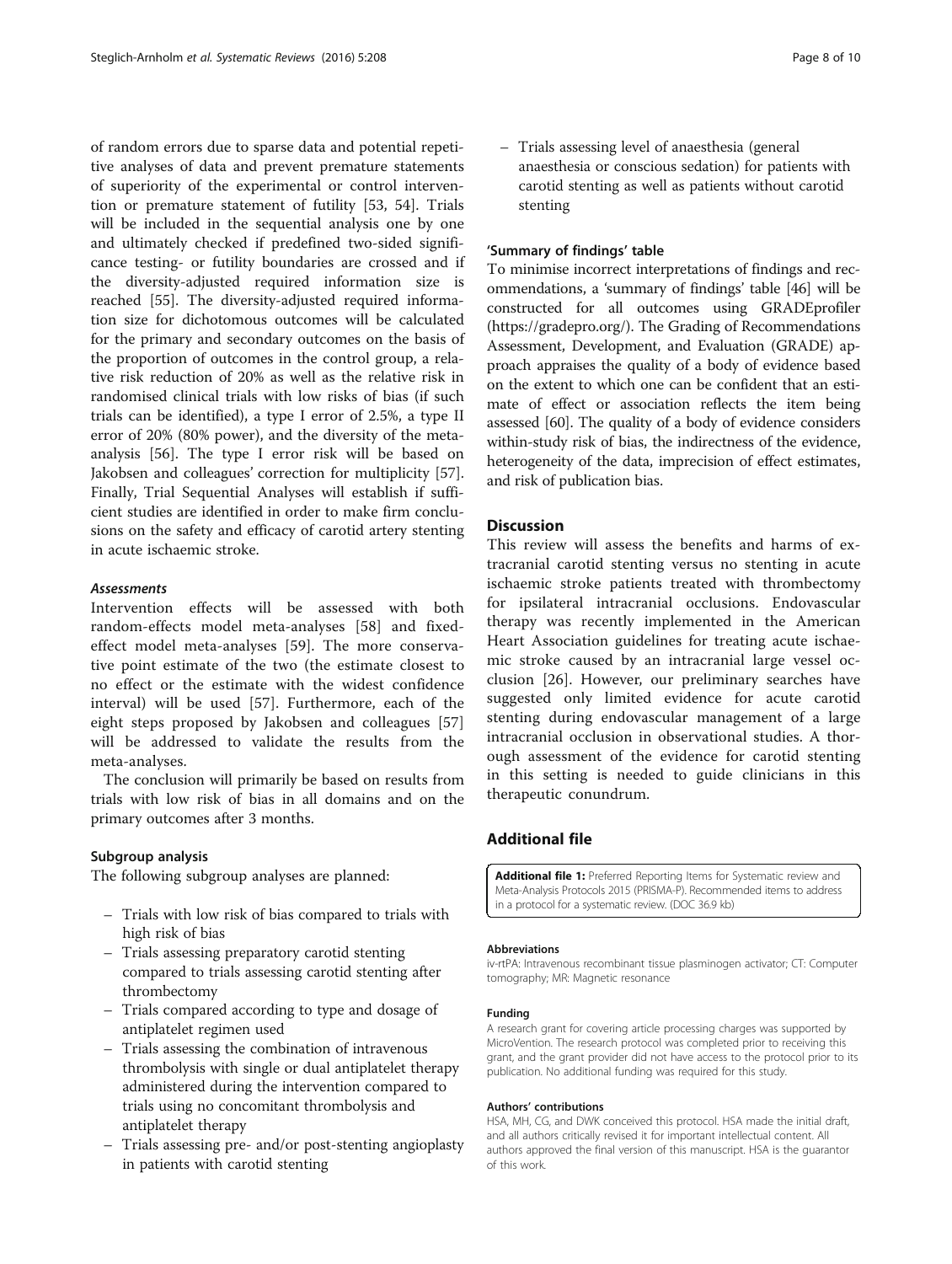#### <span id="page-8-0"></span>Competing interests

Markus Holtmannspötter is consulting and proctoring for MicroVention and Medtronic and Covidien.

Henrik Steglich-Arnholm, Derk W. Krieger, and Christian Gluud declare that they have no competing interests.

#### Consent for publication

Not applicable.

Ethics approval and consent to participate

Not applicable.

#### Author details

<sup>1</sup>Department of Neurology, Rigshospitalet, Copenhagen University Hospital, 2082, Rigshospitalet, Blegdamsvej 9, 2100 Copenhagen, Denmark. 2 Department of Neuroradiology, Rigshospitalet, Copenhagen University Hospital, Copenhagen, Denmark. <sup>3</sup>The Copenhagen Trial Unit, Centre for Clinical Intervention Research, Rigshospitalet, Copenhagen University Hospital, Copenhagen, Denmark. <sup>4</sup>Deptartment of Neurology Comprehensive Stroke Center, University Hospital, Zurich, Switzerland. <sup>5</sup>Deptartment of Neurology Mediclinic City Hospital, Stroke Unit, Dubai Health Care City, Dubai, United Arab Emirates.

#### Received: 20 April 2016 Accepted: 21 November 2016 Published online: 01 December 2016

#### References

- 1. Go AS, Mozaffarian D, Roger VL, Benjamin EJ, Berry JD, Blaha MJ, Dai S, Ford ES, Fox CS, Franco S, Fullerton HJ, Gillespie C, Hailpern SM, Heit JA, Howard VJ, Huffman MD, Judd SE, Kissela BM, Kittner SJ, Lackland DT, Lichtman JH, Lisabeth LD, Mackey RH, Magid DJ, Marcus GM, Marelli A, Matchar DB, McGuire DK, Mohler ER, Moy CS, et al. Heart disease and stroke statistics—2014 update: a report from the American Heart Association. Circulation. 2014;129:e28–292.
- 2. Lee J, Grabb M, Zipfel GJ, Choi DW. Brain tissue responses to ischemia. J Clin Invest. 2000;106:723–31.
- 3. Puetz V, Dzialowski I, Hill MD, Subramaniam S, Sylaja PN, Krol A, O'Reilly C, Hudon ME, Hu WY, Coutts SB, Barber PA, Watson T, Roy J, Demchuk AM. Intracranial thrombus extent predicts clinical outcome, final infarct size and hemorrhagic transformation in ischemic stroke: the clot burden score. Int J Stroke. 2008;3:230–6.
- 4. Riedel CH, Zimmermann P, Jensen-Kondering U, Stingele R, Deuschl G, Jansen O. The importance of size: successful recanalization by intravenous thrombolysis in acute anterior stroke depends on thrombus length. Stroke. 2011;42:1775–7.
- 5. Flaherty ML, Kissela B, Khoury JC, Alwell K, Moomaw CJ, Woo D, Khatri P, Ferioli S, Adeoye O, Broderick JP, Kleindorfer D. Carotid artery stenosis as a cause of stroke. Neuroepidemiology. 2013;40:36–41.
- 6. Grau AJ, Weimar C, Buggle F, Heinrich A, Goertler M, Neumaier S, Glahn J, Brandt T, Hacke W, Diener HC. Risk factors, outcome, and treatment in subtypes of ischemic stroke: the German stroke data bank. Stroke. 2001;32: 2559–66.
- 7. Berkhemer OA, Fransen PSS, Beumer D, van den Berg LA, Lingsma HF, Yoo AJ, Schonewille WJ, Vos JA, Nederkoorn PJ, Wermer MJH, van Walderveen MAA, Staals J, Hofmeijer J, van Oostayen JA, à Nijeholt GJ, Boiten J, Brouwer PA, Emmer BJ, de Bruijn SF, van Dijk LC, Kappelle LJ, Lo RH, van Dijk EJ, de Vries J, de Kort PLM, van Rooij WJJ, van den Berg JSP, van Hasselt BAAM, Aerden LAM, Dallinga RJ, et al. A randomized trial of intraarterial treatment for acute ischemic stroke. N Engl J Med. 2015;372:11–20.
- Goyal M, Demchuk AM, Menon BK, Eesa M, Rempel JL, Thornton J, Roy D, Jovin TG, Willinsky RA, Sapkota BL, Dowlatshahi D, Frei DF, Kamal NR, Montanera WJ, Poppe AY, Ryckborst KJ, Silver FL, Shuaib A, Tampieri D, Williams D, Bang OY, Baxter BW, Burns PA, Choe H, Heo J-H, Holmstedt CA, Jankowitz B, Kelly M, Linares G, Mandzia JL, et al. Randomized assessment of rapid endovascular treatment of ischemic stroke. N Engl J Med. 2015;372:1019–30.
- 9. Hendrikse J, Hartkamp MJ, Hillen B, Mali WPTM, van der Grond J. Collateral ability of the circle of Willis in patients with unilateral internal carotid artery occlusion: border zone infarcts and clinical symptoms. Stroke. 2001; 32(12):2768–73.
- 10. Steglich-Arnholm H, Holtmannspötter M, Kondziella D, Wagner A, Stavngaard T, Cronqvist ME, Hansen K, Højgaard J, Taudorf S, Krieger DW.

Thrombectomy assisted by carotid stenting in acute ischemic stroke management: benefits and harms. J Neurol. 2015;262:2668–75.

- 11. Jauch EC, Saver JL, Adams HP, Bruno A, Connors JJB, Demaerschalk BM, Khatri P, McMullan PW, Qureshi AI, Rosenfield K, Scott PA, Summers DR, Wang DZ, Wintermark M, Yonas H. Guidelines for the early management of patients with acute ischemic stroke: a guideline for healthcare professionals from the American Heart Association/American Stroke Association. Stroke. 2013;44:870–947.
- 12. The European Stroke Organisation (ESO) Executive Committee and the ESO Writing Commitee. Guidelines for management of ischaemic stroke and transient ischaemic attack 2008. Cerebrovasc Dis. 2008;25:457–507.
- 13. Saqqur M, Uchino K, Demchuk AM, Molina CA, Garami Z, Calleja S, Akhtar N, Orouk FO, Salam A, Shuaib A, Alexandrov AV. Site of arterial occlusion identified by transcranial Doppler predicts the response to intravenous thrombolysis for stroke. Stroke. 2007;38:948–54.
- 14. Rubiera M, Ribo M, Delgado-Mederos R, Santamarina E, Delgado P, Montaner J, Alvarez-Sabín J, Molina CA. Tandem internal carotid artery/ middle cerebral artery occlusion: an independent predictor of poor outcome after systemic thrombolysis. Stroke. 2006;37:2301–5.
- 15. Kim YS, Garami Z, Mikulik R, Molina CA, Alexandrov AV. Early recanalization rates and clinical outcomes in patients with tandem internal carotid artery/ middle cerebral artery occlusion and isolated middle cerebral artery occlusion. Stroke. 2005;36:869–71.
- 16. Paciaroni M, Balucani C, Agnelli G, Caso V, Silvestrelli G, Grotta JC, Demchuk AM, Sohn SIS-I, Orlandi G, Leys D, Pezzini A, Alexandrov AV, Silvestrini M, Fofi L, Barlinn K, Inzitari D, Ferrarese C, Tassi R, Tsivgoulis G, Consoli D, Baldi A, Bovi P, Luda E, Galletti G, Invernizzi P, DeLodovici ML, Corea F, Del Sette M, Monaco S, Marcheselli S, et al. Systemic thrombolysis in patients with acute ischemic stroke and Internal Carotid ARtery Occlusion: the ICARO study. Stroke. 2012;43:125–30.
- 17. Strömberg S, Gelin J, Österberg T, Bergström GML, Karlström L, Österberg K. Very urgent carotid endarterectomy confers increased procedural risk. Stroke. 2012;43:1331–5.
- 18. Moore WS, Barnett HJM, Beebe HG, Bernstein EF, Brener BJ, Brott TG, Caplan LR, Day A, Goldstone J, Hobson RW, Kempczinski RF, Matchar DB, Mayberg MR, Nicolaides AN, Norris JW, Ricotta JJ, Robertson JT, Rutherford RB, Thomas D, Toole JF, Trout HH, Wiebers DO. Guidelines for carotid endarterectomy: a multidisciplinary consensus statement from the ad hoc committee, American Heart Association. Circulation. 1995;91:566–79.
- 19. Ciccone A, Valvassori L, Nichelatti M, Sgoifo A, Ponzio M, Sterzi R, Boccardi E. Endovascular treatment for acute ischemic stroke. N Engl J Med. 2013;368:904–13.
- 20. Kidwell CS, Jahan R, Gornbein J, Alger JR, Nenov V, Ajani Z, Feng L, Meyer BC, Olson S, Schwamm LH, Yoo AJ, Marshall RS, Meyers PM, Yavagal DR, Wintermark M, Guzy J, Starkman S, Saver JL. A trial of imaging selection and endovascular treatment for ischemic stroke. N Engl J Med. 2013;368:914–23.
- 21. Broderick JP, Palesch YY, Demchuk AM, Yeatts SD, Khatri P, Hill MD, Jauch EC, Jovin TG, Yan B, Silver FL, von Kummer R, Molina CA, Demaerschalk BM, Budzik R, Clark WM, Zaidat OO, Malisch TW, Goyal M, Schonewille WJ, Mazighi M, Engelter ST, Anderson C, Spilker J, Carrozzella J, Ryckborst KJ, Janis LS, Martin RH, Foster LD, Tomsick TA. Endovascular therapy after intravenous t-PA versus t-PA alone for stroke. N Engl J Med. 2013;368:893–903.
- 22. Campbell BCV, Mitchell PJ, Kleinig TJ, Dewey HM, Churilov L, Yassi N, Yan B, Dowling RJ, Parsons MW, Oxley TJ, Wu TY, Brooks M, Simpson MA, Miteff F, Levi CR, Krause M, Harrington TJ, Faulder KC, Steinfort BS, Priglinger M, Ang T, Scroop R, Barber PA, Mcguinness B, Wijeratne T, Phan TG, Chong W, Chandra RV, Bladin CF, Badve M, et al. Endovascular therapy for ischemic stroke with perfusion-imaging selection. N Engl J Med. 2015;372:1009–18.
- 23. Jovin TG, Chamorro A, Cobo E, de Miquel MA, Molina CA, Rovira A, San Román L, Serena J, Abilleira S, Ribó M, Millán M, Urra X, Cardona P, López-Cancio E, Tomasello A, Castaño C, Blasco J, Aja L, Dorado L, Quesada H, Rubiera M, Hernandez-Pérez M, Goyal M, Demchuk AM, von Kummer R, Gallofré M, Dávalos A. Thrombectomy within 8 hours after symptom onset in ischemic stroke. N Engl J Med. 2015;372:2296–306.
- 24. Saver JL, Goyal M, Bonafé A, Diener H-C, Levy EI, Pereira VM, Albers GW, Cognard C, Cohen DJ, Hacke W, Jansen O, Jovin TG, Mattle HP, Nogueira RG, Siddiqui AH, Yavagal DR, Baxter BW, Devlin TG, Lopes DK, Reddy VK, du Mesnil de Rochemont R, Singer OC, Jahan R. Stent-retriever